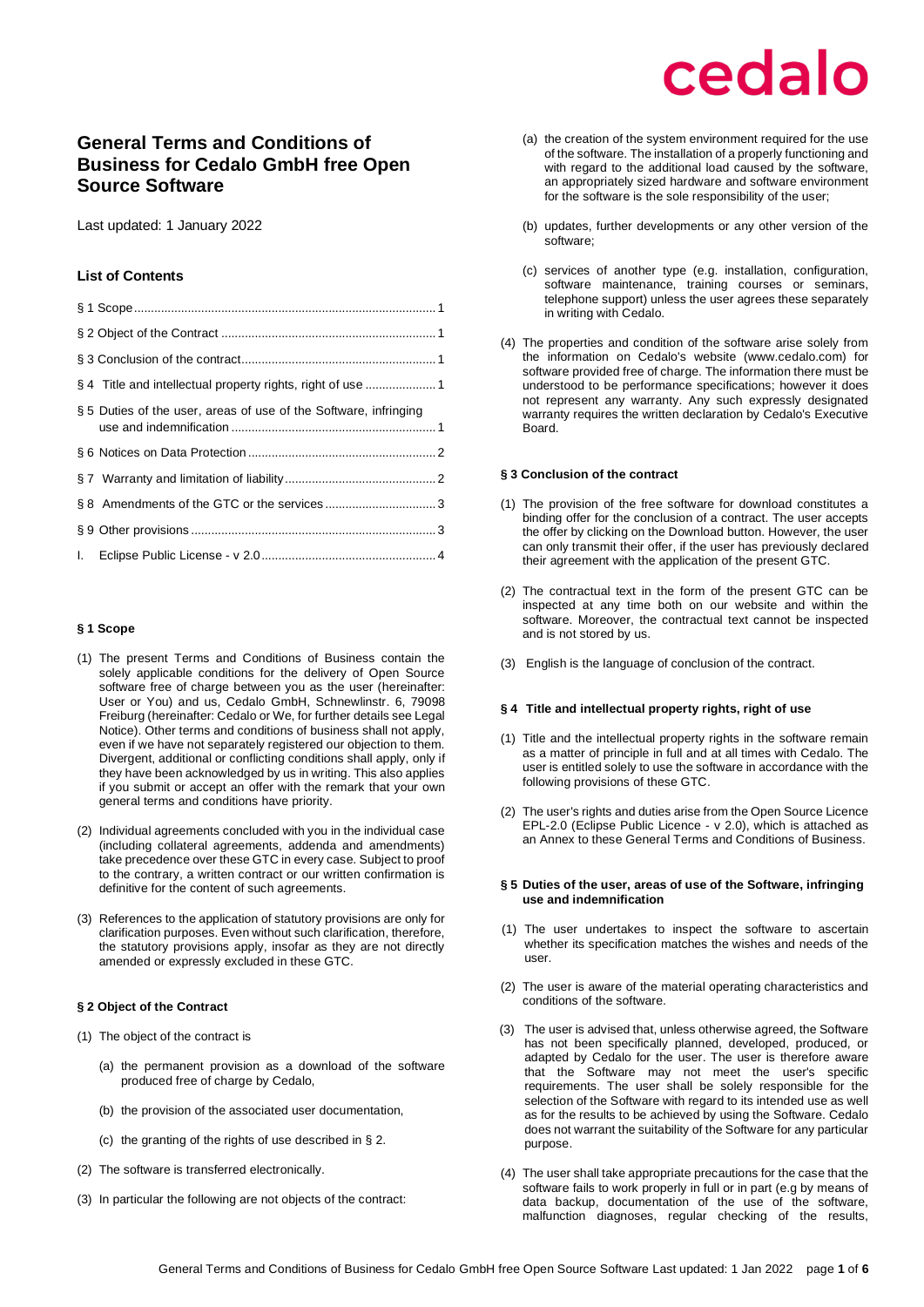emergency planning). It is the user's responsibility to ensure the correct operation of the working environment for the program.

- (5) If the user uses software from Cedalo, it is therefore the sole responsibility of the user to check the entries made by him. The user is aware that the software will also produce incorrect results in the event of incorrect entries. The same applies to operating errors by the user. The user shall in no case be released from his own examination of the entries made and results obtained by using the Software. Cedalo is neither responsible for the user's input or any incorrect operation of the Software by the user, nor is Cedalo responsible for the results obtained by the use of the Software by the user based on his input.
- (6) The user is responsible for his own supervision, handling, and control of the use of the Software. This responsibility includes that the user, if necessary, selects suitable applications for which or with which the user wishes to use Cedalo's Software in a supporting manner in a professional manner according to the technical requirements (including system environment) as well as taking into account the results intended by using the Software.
- (7) The user shall comply with the notices issued by Cedalo for the installation and operation of the software and be informed at regular intervals on current notices on Cedalo's website.
- (8) The user is aware that the Software is not suitable and intended for Hazardous Areas of Use. "Hazardous Areas of Use" are such areas of use or use cases in which fault-free operation of the Software is indispensable to avert damage to human life, physical integrity, health and/or other legal interests of considerable importance.
- (9) Subject to a deviating agreement with Cedalo, the user is prohibited from using the Software for the following Hazardous Areas of Use:

- Use in connection with power plants, in particular in the field of nuclear energy

- Use in connection with traffic safety, in particular air traffic safety

- Use in connection with medical or life support equipment
- Use in connection with weapons systems
- (10) The user is aware that the Software as far as the user desires - can also be used for use in Critical Processes or for integration into such processes. "Critical Processes" shall be understood to be, for example, those processes of a technical and/or business nature that handle tasks with a high degree of importance for the user or third parties and/or with which due to their sensitivity significant risks for the user or third parties are associated (for example, with regard to security, value creation, secrecy, sensitivity of data processing, etc., e.g., use of the Software in connection with the transaction of funds or the sale of securities or other goods). If the user uses the Software in connection with Critical Processes, Cedalo hereby again expressly draws the user's attention to the obligations under the preceding paragraphs, in particular paragraphs 4 to 7. It is the sole responsibility of the user to determine and establish, if necessary, an independent procedure for the verification of its inputs and the results obtained using the Software for such purposes of use of the Software. Cedalo shall not be responsible for this. Cedalo again expressly points out to the user that incorrect inputs made by the user may also produce incorrect results and may lead to considerable damage for such purposes of use.
- (11) In the event of a breach of the foregoing duties the user shall bear the associated penalties and costs.
- (12) The user undertakes to use the software only in accordance with the applicable law, in particular statutes, official regulations or third-party rights and these GTC. The statutory provisions of the home state of the user and of Cedalo are definitive. The user undertakes not to engage in any actions, which breach applicable law. The user shall not use the software:
	- to send spam or other multiple or unsolicited messages in violation of applicable laws.
	- to send or store libellous, obscene, threatening, defamatory or other unlawful or banned material, including material, which is harmful to children or breaches the rights of third parties; or
	- to send or store material, which contains software viruses, worms, Trojan horses or other harmful computer codes, files, scripts, representatives or programs.

The user accepts sole liability for content and for their use undertaken of the software and indemnifies and holds Cedalo harmless from all claims, actions, consequences of actions, losses or damage, which arise by virtue of the user's conduct contrary to the contract.

### <span id="page-1-0"></span>**§ 6 Notices on Data Protection**

Cedalo collects no (personal) data of the user either on conclusion of the contract or during use of the software.

### <span id="page-1-1"></span>**§ 7 Warranty and limitation of liability**

- (1) The user is aware that Cedalo provides the software free of charge. Rights of the user in the case of material defects and defects of title comply with the statutory provisions governing a gift. More extensive warranty rights do not exist.
- (2) Cedalo's liability is excluded.
	- (a) In accordance with the current state of the art it is impossible to guarantee that data communication over the internet is fault-free and/or available at all times. Insofar as Cedalo provides or performs services over the Internet, Cedalo makes every endeavour to maintain the availability of the services offered as uniformly consistent as possible. However, Cedalo shall not be liable in particular for the fact that products and/or services offered over the internet are unavailable from time to time.
	- (b) In particular Cedalo accepts no liability for the susceptibility to errors of products or services, the functionality of which depends on the data or services of third parties.
	- (c) The foregoing limitation of liability applies also in favour of the legal representatives and vicarious agents of Cedalo, if claims are asserted directly against them.
- (2) The foregoing disclaimer does not apply
	- in the case of culpable intent or gross negligence,
	- to injury to life, limb or health,
	- in the case of claims under the provisions of the Product Liability Act and
	- in the event of a slightly negligent breach of an obligation that is essential for achieving the purpose of the contract (cardinal obligation). A cardinal obligation is an obligation the fulfilment of which is essential for the proper execution of a contract and on the fulfilment of which the contracting parties may regularly rely. In the latter case, Cedalo's liability shall be limited to the amount of the damage which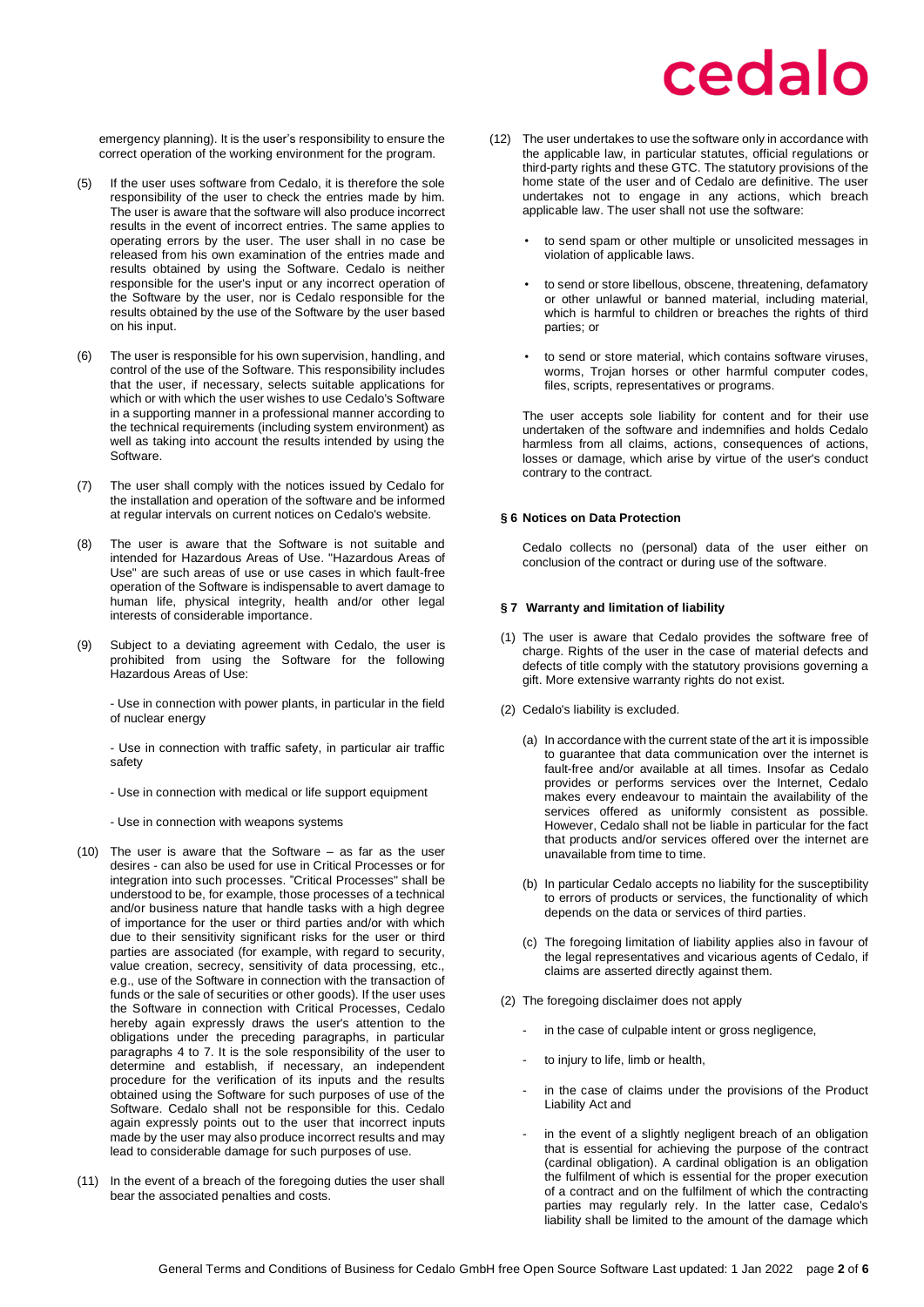is foreseeable and typical for the type of business in question.

(3) Cedalo remains open to the plea of contributory negligence. In particular the user is subject to the duty of data security and of defence against malicious software in each case in accordance with the current state of the art.

### <span id="page-2-0"></span>**§ 8 Amendments of the GTC or the services**

(1) In the case of services performed free of charge Cedalo is entitled at any time to amend or rescind the GTC or to replace them with other GTC and to make available a new series free of charge or against payment.

### <span id="page-2-1"></span>**§ 9 Other provisions**

- (1) The law of the Federal Republic of Germany is applicable, to the exclusion of the United Nations Convention on Contracts for the International Sale of Goods.
- (2) Place of performance is Freiburg im Breisgau, Germany.
- (3) If the user is a merchant and if on the date of the order its registered office is located in Germany, the sole Court of jurisdiction is the registered office of Cedalo, Freiburg im Breisgau, Germany. The same Court of jurisdiction shall apply, if the User has no general Court of jurisdiction within Germany, relocates its domicile or usual place of residence out of Germany subsequent to the conclusion of the contract or whose domicile or usual place of residence is unknown on the date of bringing an action. However, Cedalo is also entitled to assert claims in Court at the user's registered office. Otherwise, the applicable statutory provisions apply to local and international jurisdiction.
- (4) Furthermore, the parties are aware that the contractual software may be subject to export and import restrictions. In particular authorisation requirements may exist and/or the use of the software or the technologies associated therewith may be subject to restrictions abroad. The user shall comply with the applicable export and import control provisions, in particular those of the Federal Republic of Germany and the European Union, together with all other relevant provisions. Performance of the contract by Cedalo is subject to the reservation that performance does not conflict with any obstacle by virtue of national and international provisions of export and import law or with any other statutory provisions.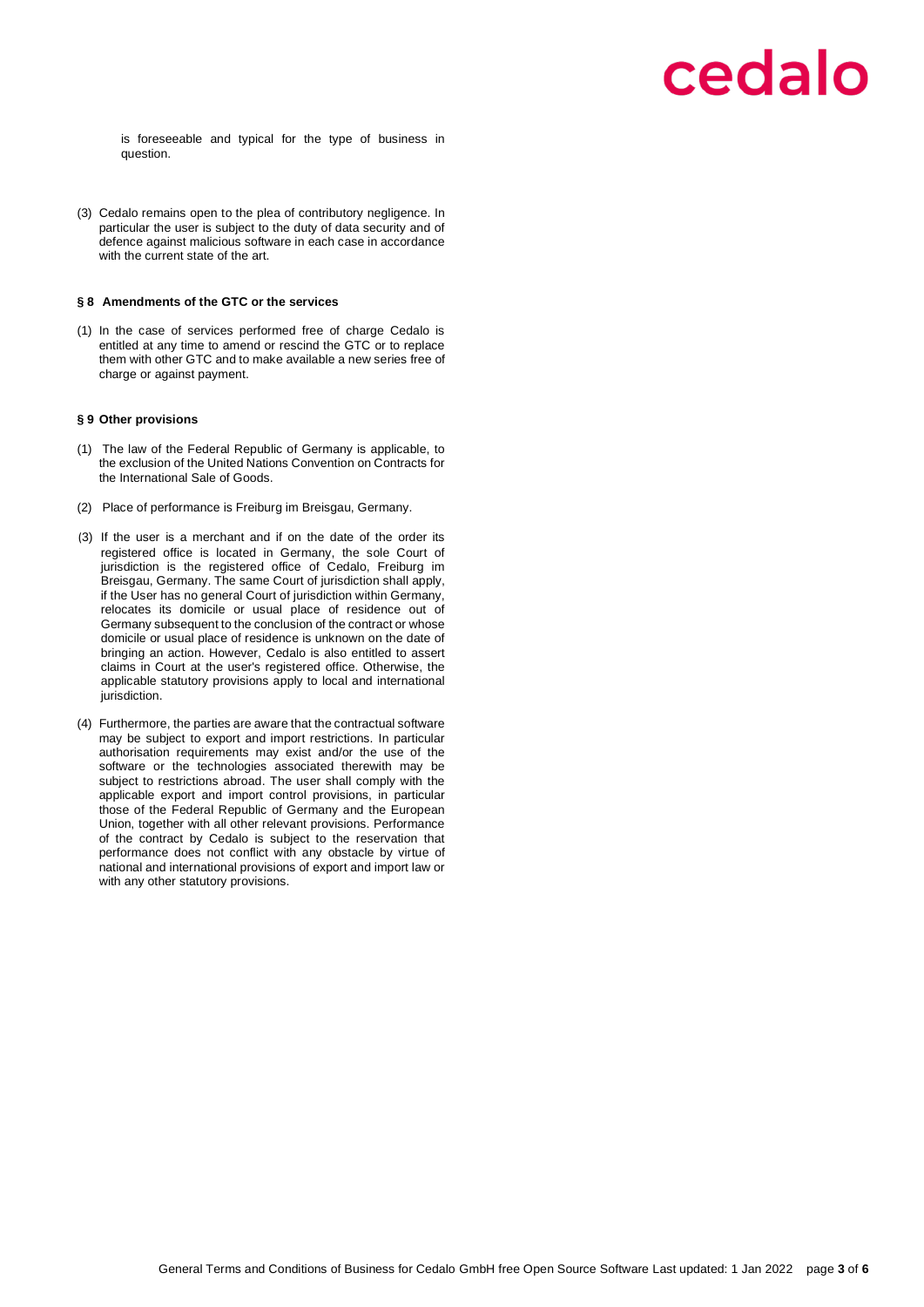### **Annex to the General Terms and Conditions of Business for Cedalo GmbH free Open Source Software**

## <span id="page-3-0"></span>I. Eclipse Public License - v 2.0

THE ACCOMPANYING PROGRAM IS PROVIDED UNDER THE TERMS OF THIS ECLIPSE PUBLIC LICENSE ("AGREEMENT"). ANY USE, REPRODUCTION OR DISTRIBUTION OF THE PROGRAM CONSTITUTES RECIPIENT'S ACCEPTANCE OF THIS AGREEMENT.

## 1. DEFINITIONS

"Contribution" means:

a) in the case of the initial Contributor, the initial content Distributed under this Agreement, and b) in the case of each subsequent Contributor

> i) changes to the Program, and ii) additions to the Program;

where such changes and/or additions to the Program originate from and are Distributed by that particular Contributor. A Contribution "originates" from a Contributor if it was added to the Program by such Contributor itself or anyone acting on such Contributor's behalf. Contributions do not include changes or additions to the Program that are not Modified Works.

"Contributor" means any person or entity that Distributes the Program.

"Licensed Patents" mean patent claims licensable by a Contributor which are necessarily infringed by the use or sale of its Contribution alone or when combined with the Program.

"Program" means the Contributions Distributed in accordance with this Agreement.

"Recipient" means anyone who receives the Program under this Agreement or any Secondary License (as applicable), including Contributors.

"Derivative Works" shall mean any work, whether in Source Code or other form, that is based on (or derived from) the Program and for which the editorial revisions, annotations, elaborations, or other modifications represent, as a whole, an original work of authorship.

"Modified Works" shall mean any work in Source Code or other form that results from an addition to, deletion from, or modification of the contents of the Program, including, for purposes of clarity any new file in Source Code form that contains any contents of the Program. Modified Works shall not include works that contain only declarations, interfaces, types, classes, structures, or files of the Program solely in each case in order to link to, bind by name, or subclass the Program or Modified Works thereof.

"Distribute" means the acts of a) distributing or b) making available in any manner that enables the transfer of a copy.

"Source Code" means the form of a Program preferred for making modifications, including but not limited to software source code, documentation source, and configuration files.

"Secondary License" means either the GNU General Public License, Version 2.0, or any later versions of that license, including any exceptions or additional permissions as identified by the initial Contributor.

### 2. GRANT OF RIGHTS

a) Subject to the terms of this Agreement, each Contributor hereby grants Recipient a non-exclusive, worldwide, royaltyfree copyright license to reproduce, prepare Derivative Works of, publicly display, publicly perform, Distribute and sublicense the Contribution of such Contributor, if any, and such Derivative Works.

b) Subject to the terms of this Agreement, each Contributor hereby grants Recipient a non-exclusive, worldwide, royaltyfree patent license under Licensed Patents to make, use, sell, offer to sell, import and otherwise transfer the Contribution of such Contributor, if any, in Source Code or other form. This patent license shall apply to the combination of the Contribution and the Program if, at the time the Contribution is added by the Contributor, such addition of the Contribution causes such combination to be covered by the Licensed Patents. The patent license shall not apply to any other combinations which include the Contribution. No hardware per se is licensed hereunder.

c) Recipient understands that although each Contributor grants the licenses to its Contributions set forth herein, no assurances are provided by any Contributor that the Program does not infringe the patent or other intellectual property rights of any other entity. Each Contributor disclaims any liability to Recipient for claims brought by any other entity based on infringement of intellectual property rights or otherwise. As a condition to exercising the rights and licenses granted hereunder, each Recipient hereby assumes sole responsibility to secure any other intellectual property rights needed, if any. For example, if a third party patent license is required to allow Recipient to Distribute the Program, it is Recipient's responsibility to acquire that license before distributing the Program.

d) Each Contributor represents that to its knowledge it has sufficient copyright rights in its Contribution, if any, to grant the copyright license set forth in this Agreement.

e) Notwithstanding the terms of any Secondary License, no Contributor makes additional grants to any Recipient (other than those set forth in this Agreement) as a result of such Recipient's receipt of the Program under the terms of a Secondary License (if permitted under the terms of Section 3).

## 3. REQUIREMENTS

3.1 If a Contributor Distributes the Program in any form, then:

a) the Program must also be made available as Source Code, in accordance with section 3.2, and the Contributor must accompany the Program with a statement that the Source Code for the Program is available under this Agreement, and informs Recipients how to obtain it in a reasonable manner on or through a medium customarily used for software exchange; and

b) the Contributor may Distribute the Program under a license different than this Agreement, provided that such license:

i) effectively disclaims on behalf of all other Contributors all warranties and conditions, express and implied, including warranties or conditions of title and noninfringement, and implied warranties or conditions of merchantability and fitness for a particular purpose;

ii) effectively excludes on behalf of all other Contributors all liability for damages, including direct, indirect, special,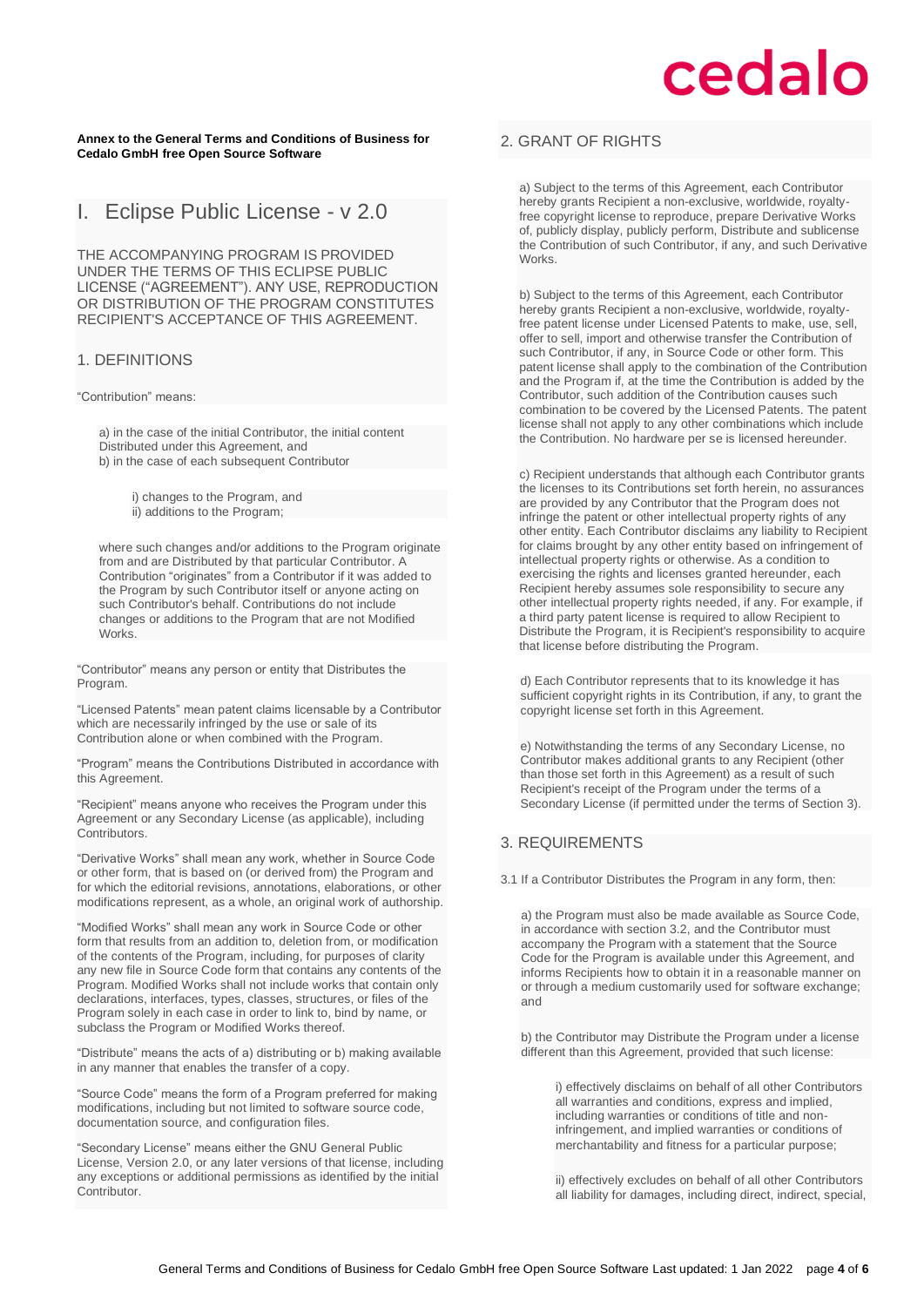incidental and consequential damages, such as lost profits;

iii) does not attempt to limit or alter the recipients' rights in the Source Code under section 3.2; and

iv) requires any subsequent distribution of the Program by any party to be under a license that satisfies the requirements of this section 3.

3.2 When the Program is Distributed as Source Code:

a) it must be made available under this Agreement, or if the Program (i) is combined with other material in a separate file or files made available under a Secondary License, and (ii) the initial Contributor attached to the Source Code the notice described in Exhibit A of this Agreement, then the Program may be made available under the terms of such Secondary Licenses, and

b) a copy of this Agreement must be included with each copy of the Program.

3.3 Contributors may not remove or alter any copyright, patent, trademark, attribution notices, disclaimers of warranty, or limitations of liability ('notices') contained within the Program from any copy of the Program which they Distribute, provided that Contributors may add their own appropriate notices.

### 4. COMMERCIAL DISTRIBUTION

Commercial distributors of software may accept certain responsibilities with respect to end users, business partners and the like. While this license is intended to facilitate the commercial use of the Program, the Contributor who includes the Program in a commercial product offering should do so in a manner which does not create potential liability for other Contributors. Therefore, if a Contributor includes the Program in a commercial product offering, such Contributor ("Commercial Contributor") hereby agrees to defend and indemnify every other Contributor ("Indemnified Contributor") against any losses, damages and costs (collectively "Losses") arising from claims, lawsuits and other legal actions brought by a third party against the Indemnified Contributor to the extent caused by the acts or omissions of such Commercial Contributor in connection with its distribution of the Program in a commercial product offering. The obligations in this section do not apply to any claims or Losses relating to any actual or alleged intellectual property infringement. In order to qualify, an Indemnified Contributor must: a) promptly notify the Commercial Contributor in writing of such claim, and b) allow the Commercial Contributor to control, and cooperate with the Commercial Contributor in, the defense and any related settlement negotiations. The Indemnified Contributor may participate in any such claim at its own expense.

For example, a Contributor might include the Program in a commercial product offering, Product X. That Contributor is then a Commercial Contributor. If that Commercial Contributor then makes performance claims, or offers warranties related to Product X, those performance claims and warranties are such Commercial Contributor's responsibility alone. Under this section, the Commercial Contributor would have to defend claims against the other Contributors related to those performance claims and warranties, and if a court requires any other Contributor to pay any damages as a result, the Commercial Contributor must pay those damages.

## 5. NO WARRANTY

EXCEPT AS EXPRESSLY SET FORTH IN THIS AGREEMENT, AND TO THE EXTENT PERMITTED BY APPLICABLE LAW, THE

PROGRAM IS PROVIDED ON AN "AS IS" BASIS, WITHOUT WARRANTIES OR CONDITIONS OF ANY KIND, EITHER EXPRESS OR IMPLIED INCLUDING, WITHOUT LIMITATION, ANY WARRANTIES OR CONDITIONS OF TITLE, NON-INFRINGEMENT, MERCHANTABILITY OR FITNESS FOR A PARTICULAR PURPOSE. Each Recipient is solely responsible for determining the appropriateness of using and distributing the Program and assumes all risks associated with its exercise of rights under this Agreement, including but not limited to the risks and costs of program errors, compliance with applicable laws, damage to or loss of data, programs or equipment, and unavailability or interruption of operations.

## 6. DISCLAIMER OF LIABILITY

EXCEPT AS EXPRESSLY SET FORTH IN THIS AGREEMENT, AND TO THE EXTENT PERMITTED BY APPLICABLE LAW, NEITHER RECIPIENT NOR ANY CONTRIBUTORS SHALL HAVE ANY LIABILITY FOR ANY DIRECT, INDIRECT, INCIDENTAL, SPECIAL, EXEMPLARY, OR CONSEQUENTIAL DAMAGES (INCLUDING WITHOUT LIMITATION LOST PROFITS), HOWEVER CAUSED AND ON ANY THEORY OF LIABILITY, WHETHER IN CONTRACT, STRICT LIABILITY, OR TORT (INCLUDING NEGLIGENCE OR OTHERWISE) ARISING IN ANY WAY OUT OF THE USE OR DISTRIBUTION OF THE PROGRAM OR THE EXERCISE OF ANY RIGHTS GRANTED HEREUNDER, EVEN IF ADVISED OF THE POSSIBILITY OF SUCH DAMAGES.

## 7. GENERAL

If any provision of this Agreement is invalid or unenforceable under applicable law, it shall not affect the validity or enforceability of the remainder of the terms of this Agreement, and without further action by the parties hereto, such provision shall be reformed to the minimum extent necessary to make such provision valid and enforceable.

If Recipient institutes patent litigation against any entity (including a cross-claim or counterclaim in a lawsuit) alleging that the Program itself (excluding combinations of the Program with other software or hardware) infringes such Recipient's patent(s), then such Recipient's rights granted under Section 2(b) shall terminate as of the date such litigation is filed.

All Recipient's rights under this Agreement shall terminate if it fails to comply with any of the material terms or conditions of this Agreement and does not cure such failure in a reasonable period of time after becoming aware of such noncompliance. If all Recipient's rights under this Agreement terminate, Recipient agrees to cease use and distribution of the Program as soon as reasonably practicable. However, Recipient's obligations under this Agreement and any licenses granted by Recipient relating to the Program shall continue and survive.

Everyone is permitted to copy and distribute copies of this Agreement, but in order to avoid inconsistency the Agreement is copyrighted and may only be modified in the following manner. The Agreement Steward reserves the right to publish new versions (including revisions) of this Agreement from time to time. No one other than the Agreement Steward has the right to modify this Agreement. The Eclipse Foundation is the initial Agreement Steward. The Eclipse Foundation may assign the responsibility to serve as the Agreement Steward to a suitable separate entity. Each new version of the Agreement will be given a distinguishing version number. The Program (including Contributions) may always be Distributed subject to the version of the Agreement under which it was received. In addition, after a new version of the Agreement is published, Contributor may elect to Distribute the Program (including its Contributions) under the new version.

Except as expressly stated in Sections 2(a) and 2(b) above, Recipient receives no rights or licenses to the intellectual property of any Contributor under this Agreement, whether expressly, by implication, estoppel or otherwise. All rights in the Program not